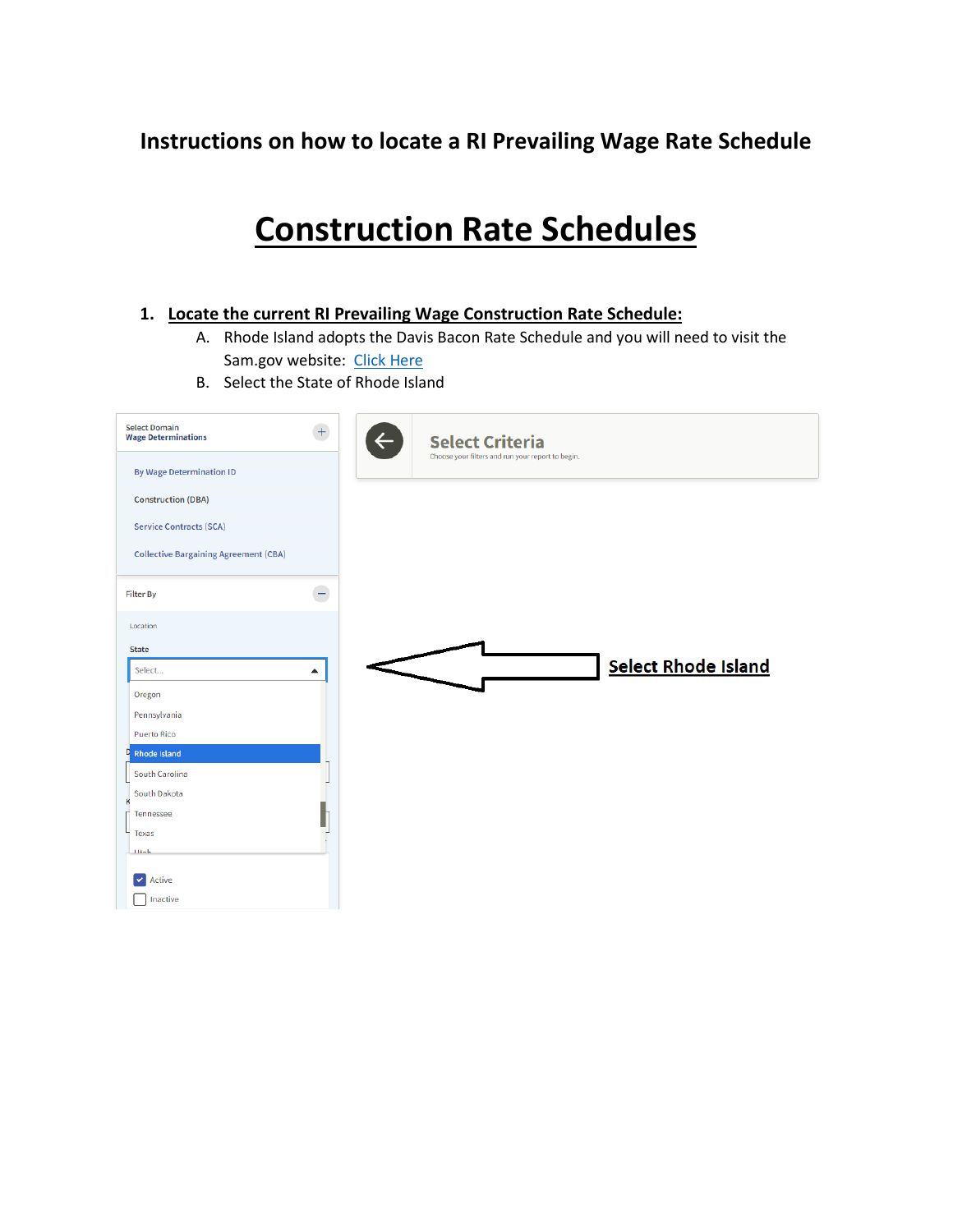- C. Identify the Type of Construction: Building / Highway / Heavy / Residential / Dredging
- D. Identify the Location where the Construction work will take place

Overview of Construction Rate Schedules

- 1. RI20220001 Statewide Building, Heavy, Highway
- 2. RI20220001 All Counties Except Newport Residential
- 3. RI20220001 Newport County Residential
- 4. RI20220001 Statewide Dredging
- 5. RI20220001 Statewide Dredging

| $^{+}$<br><b>Select Domain</b><br><b>Wage Determinations</b> | Showing 1 - 4 of 4 results                                       |                                                            | Sort by<br><b>Published Date</b><br>۰                                          | Click Here for the RI 1 Rate Schedule<br>that Covers RI Statewide for   |
|--------------------------------------------------------------|------------------------------------------------------------------|------------------------------------------------------------|--------------------------------------------------------------------------------|-------------------------------------------------------------------------|
| <b>By Wage Determination ID</b>                              | Davis-Bacon Act WD #: RI20220001<br>State<br><b>Rhode Island</b> | Counties<br>Bristol, Kent, Newport, Providence, Washington | <b>DBA Wage Determination</b>                                                  | Building, Heavy, & Highway<br>Construction                              |
| <b>Construction (DBA)</b>                                    |                                                                  |                                                            | <b>Modification Number</b><br>к                                                |                                                                         |
| <b>Service Contracts (SCA)</b>                               |                                                                  |                                                            | <b>Construction Types</b><br>Building, Heavy, Highway<br><b>Published Date</b> |                                                                         |
| <b>Collective Bargaining Agreement (CBA)</b>                 |                                                                  |                                                            | May 6, 2022                                                                    | Click Here for the RI 2 Rate<br><b>Schedule that Covers Residential</b> |
|                                                              | Davis-Bacon Act WD : RI20220002<br>State                         | Com                                                        |                                                                                | work performed in the Counties;                                         |
| ←<br><b>Filter By</b>                                        | <b>Rhode Island</b>                                              | Bristol, Kent, Providence, Washington                      | <b>Modification Number</b><br>$\overline{2}$                                   | Bristol, Kent, Providence, &<br>Washington                              |
| Location                                                     |                                                                  |                                                            | <b>Construction Types</b><br><b>Residential</b>                                |                                                                         |
| <b>State</b>                                                 |                                                                  |                                                            | <b>Published Date</b><br>Feb 25, 2022                                          |                                                                         |
| $\times$ $\bullet$<br>Rhode Island                           | Davis-Bacon Act WD: RI20220003                                   |                                                            |                                                                                | Click Here for the RI 3 Rate<br><b>Schedule that Covers</b>             |
| <b>County/Independent City</b>                               | <b>State</b><br><b>Rhode Island</b>                              | Counties<br>Newport                                        | <b>DBA Wage Determination</b>                                                  | Residential work performed in<br>the Newport County                     |
| Select<br>$\overline{\phantom{a}}$                           |                                                                  |                                                            | <b>Modification Number</b><br>$\mathbf{1}$                                     |                                                                         |
| <b>DBA Construction Type</b>                                 |                                                                  |                                                            | <b>Construction Types</b><br><b>Residential</b>                                |                                                                         |
| Select<br>$\overline{\phantom{a}}$                           |                                                                  |                                                            | <b>Published Date</b><br>Feb 25, 2022                                          |                                                                         |
| Keywords                                                     | Davis-Bacon Act WD #: RI20220005<br><b>State</b>                 | <b>Counties</b>                                            | <b>DBA Wage Determination</b>                                                  |                                                                         |
|                                                              | <b>Rhode Island</b>                                              | Bristol, Kent, Newport, Providence, Washington             | <b>Modification Number</b><br>п.                                               |                                                                         |
| <b>Status</b>                                                |                                                                  |                                                            | <b>Construction Types</b><br>Heavy                                             |                                                                         |
| Active                                                       |                                                                  |                                                            | <b>Published Date</b><br>Feb 25, 2022                                          |                                                                         |
| Inactive                                                     |                                                                  | Results ner nane                                           |                                                                                |                                                                         |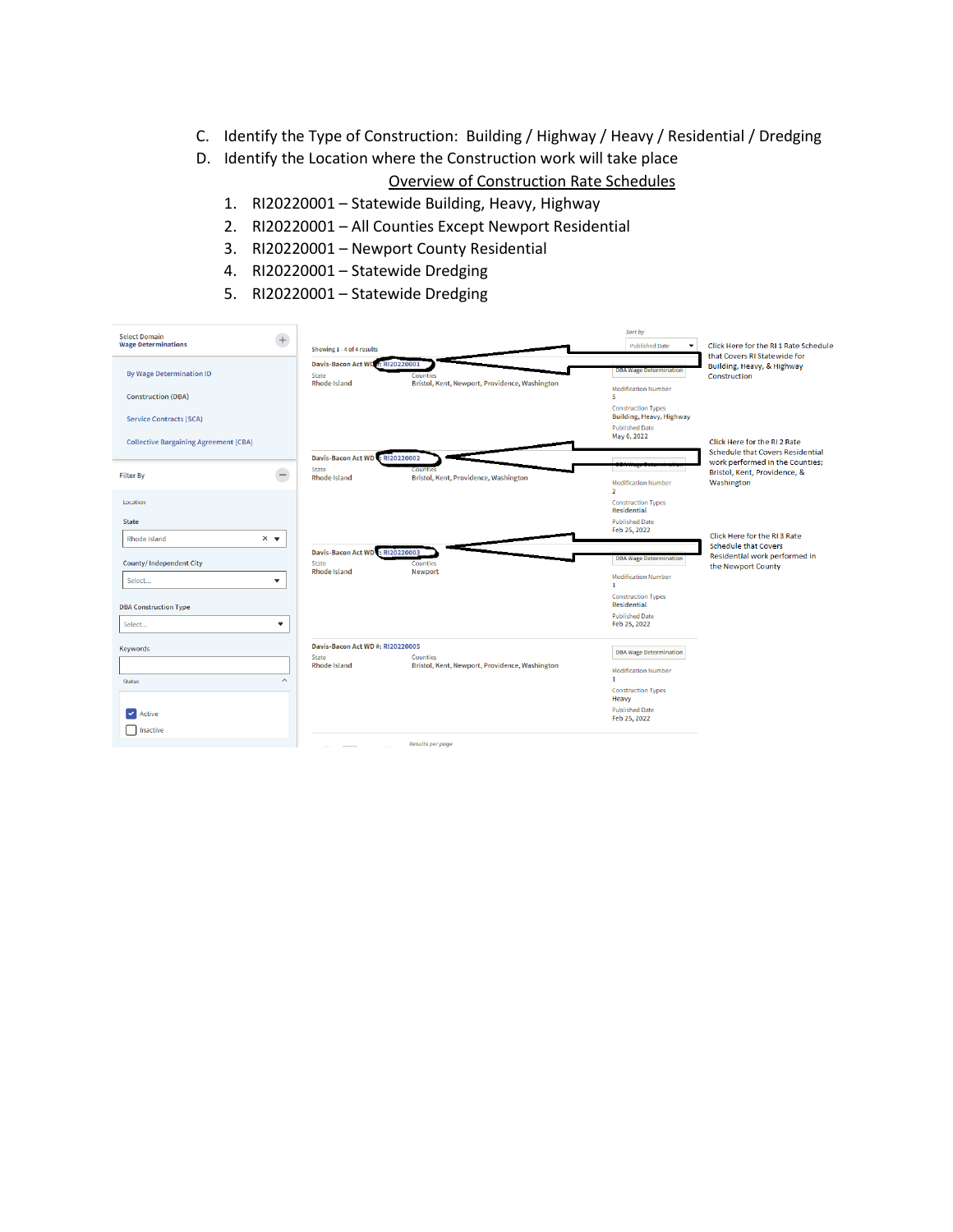# **Bus Driver / Bus Aides Rate Schedules**

### **2. Locate the current RI Prevailing Wage Construction Rate Schedule:**

A. Rhode Island adopts the Service Contracting Act Rate Schedule and you will need to visit the Sam.gov website: [Click Here](https://sam.gov/search/?index=sca&page=1&pageSize=25&sort=-modifiedDate&sfm%5Bstatus%5D%5Bis_active%5D=true&sfm%5BsimpleSearch%5D%5BkeywordRadio%5D=ALL)

 $E$  Sign In

B. Select the State of Rhode Island

| <b>LASAM.GOV®</b> |  |
|-------------------|--|
|-------------------|--|

| Search                                             |                                  |                                                                             |
|----------------------------------------------------|----------------------------------|-----------------------------------------------------------------------------|
| <b>Select Domain</b><br><b>Wage Determinations</b> | $\boldsymbol{+}$<br>$\leftarrow$ | <b>Select Criteria</b><br>Choose your filters and run your report to begin. |
| <b>By Wage Determination ID</b>                    |                                  |                                                                             |
| <b>Construction (DBA)</b>                          |                                  |                                                                             |
| <b>Service Contracts (SCA)</b>                     |                                  |                                                                             |
| <b>Collective Bargaining Agreement (CBA)</b>       |                                  |                                                                             |
|                                                    |                                  |                                                                             |
| <b>Filter By</b>                                   | ۸                                |                                                                             |
| Location                                           |                                  |                                                                             |
| <b>State</b>                                       |                                  |                                                                             |
| Select                                             | $\blacktriangle$                 | <b>Select Rhode Island</b>                                                  |
| Oregon                                             |                                  |                                                                             |
| Pennsylvania                                       |                                  |                                                                             |
| <b>Puerto Rico</b>                                 |                                  |                                                                             |
| <b>Rhode Island</b>                                |                                  |                                                                             |
| South Carolina                                     |                                  |                                                                             |
|                                                    |                                  |                                                                             |
| South Dakota                                       |                                  |                                                                             |